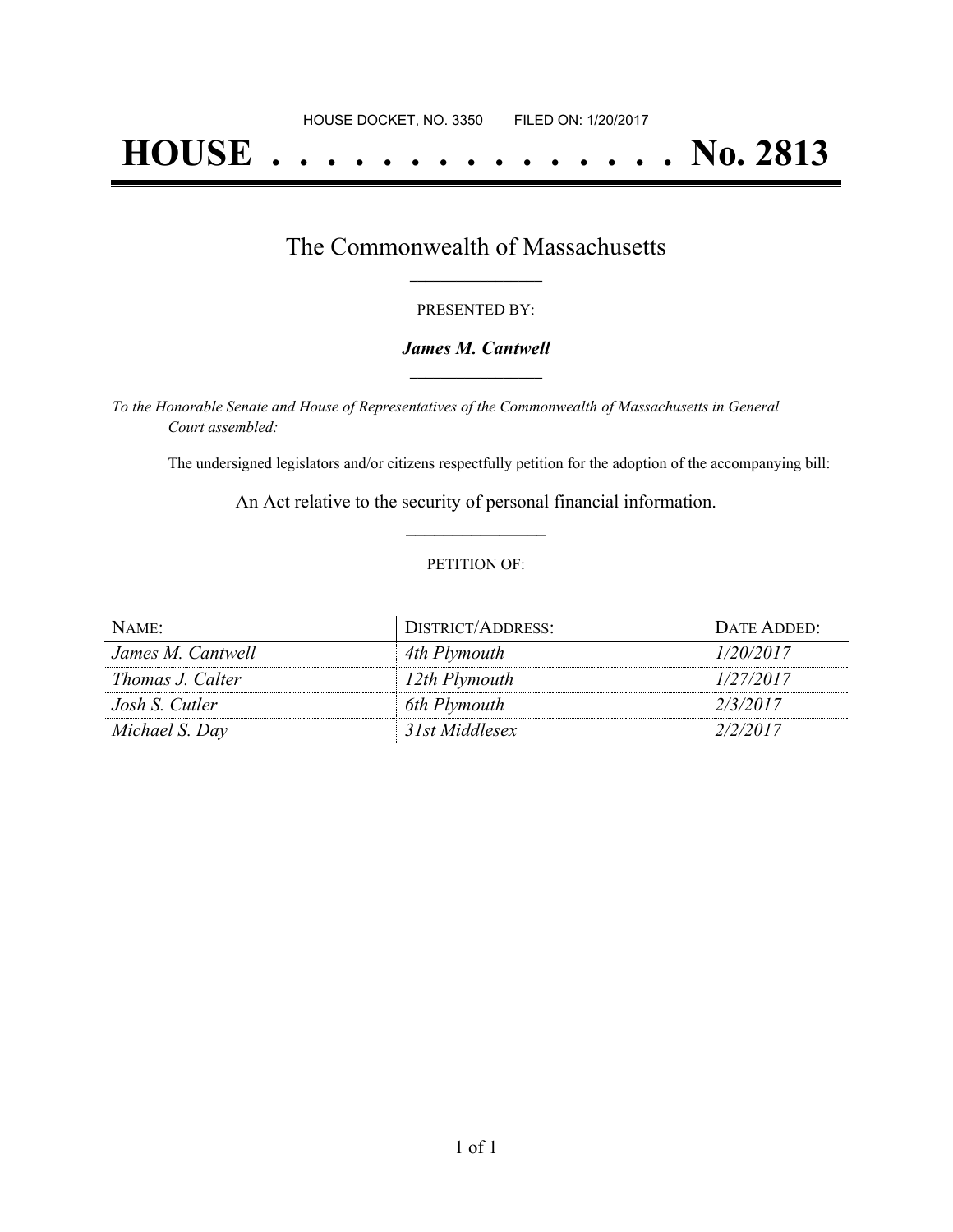## **HOUSE . . . . . . . . . . . . . . . No. 2813**

By Mr. Cantwell of Marshfield, a petition (accompanied by bill, House, No. 2813) of James M. Cantwell and others relative to the security of personal financial information. Consumer Protection and Professional Licensure.

## The Commonwealth of Massachusetts

**In the One Hundred and Ninetieth General Court (2017-2018) \_\_\_\_\_\_\_\_\_\_\_\_\_\_\_**

**\_\_\_\_\_\_\_\_\_\_\_\_\_\_\_**

An Act relative to the security of personal financial information.

Be it enacted by the Senate and House of Representatives in General Court assembled, and by the authority *of the same, as follows:*

| $\mathbf{1}$ | SECTION 1: Section 1 of chapter 93H as appearing in the 2016 Official Edition, is                  |
|--------------|----------------------------------------------------------------------------------------------------|
| 2            | hereby amended by striking out said section and inserting in place thereof the following section:- |
| 3            | Section 1. (a) As used in this chapter, the following words shall, unless the context              |
| 4            | clearly requires otherwise, have the following meanings:                                           |
| 5            | "Access device", a card issued by a financial institution that contains a magnetic stripe,         |
| 6            | microprocessor chip, or other means for storage of information which includes, but is not limited  |
| 7            | to, a credit card, debit card, or stored value card.                                               |
| 8            | "Agency", any agency, executive office, department, board, commission, bureau, division            |
| 9            | or authority of the commonwealth, or any of its branches, or of any political subdivision thereof. |
| 10           | "Breach of security", the unauthorized acquisition or unauthorized use of unencrypted              |
| 11           | data or, encrypted electronic data and the confidential process or key that is capable of          |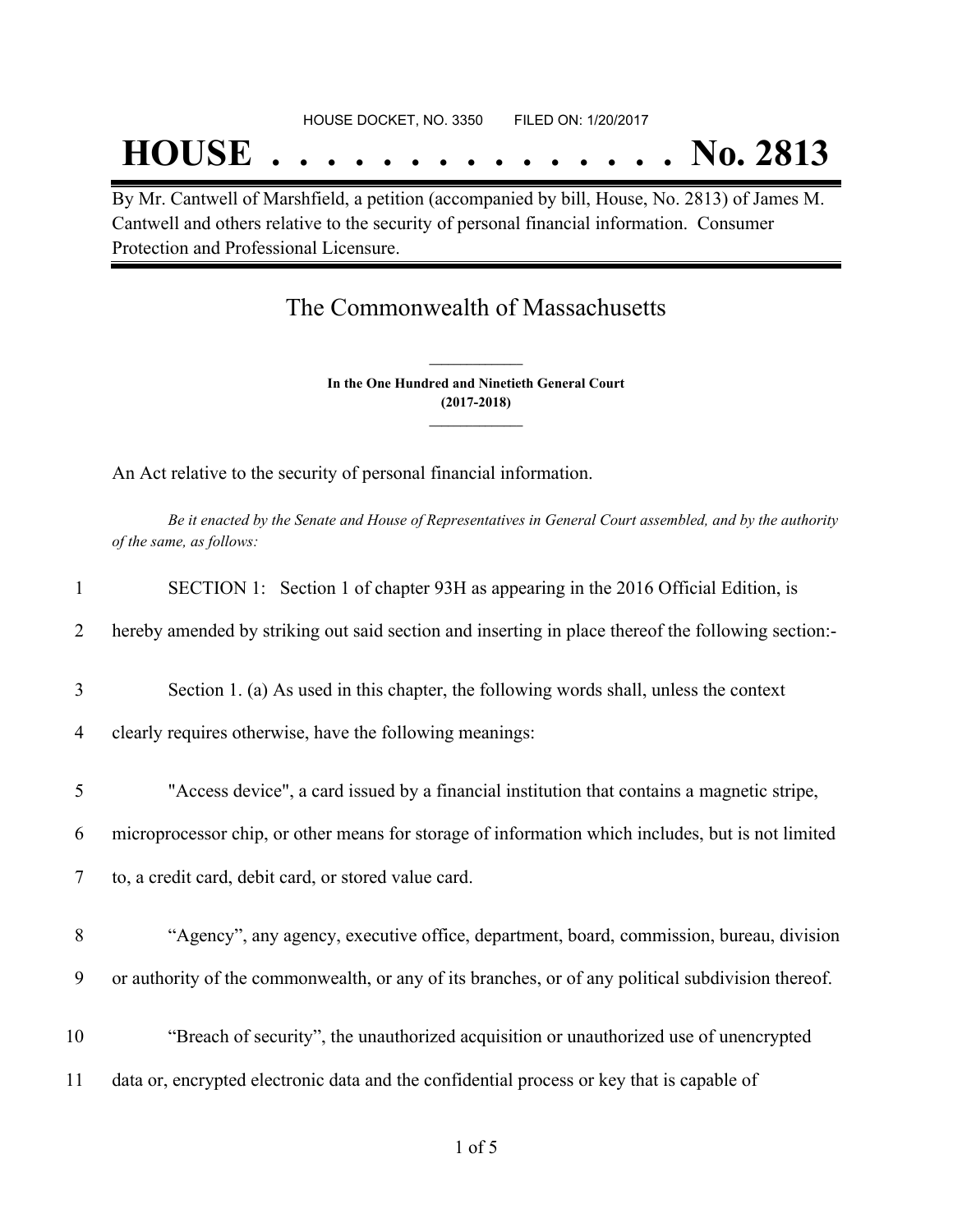compromising the security, confidentiality, or integrity of personal information, maintained by a person or agency that creates an identifiable risk of identity theft or fraud. A good faith but unauthorized acquisition of personal information by a person or agency, or employee or agent thereof, for the lawful purposes of such person or agency, is not a breach of security unless the personal information is used in an unauthorized manner or subject to further unauthorized disclosure.

 "Data", any material upon which written, drawn, spoken, visual, or electromagnetic information or images are recorded or preserved, regardless of physical form or characteristics.

 "Encrypted", transformation of data through the use of a 128-bit or higher algorithmic process into a form in which there is a low probability of assigning meaning without use of a confidential process or key, unless further defined by regulation of the department of consumer affairs and business regulation.

 "Financial institution", any office of a trust company, commercial bank, industrial loan company, savings bank, savings and loan association, cooperative bank or credit union chartered by the commonwealth or by another state of the United States, the District of Columbia, the commonwealth of Puerto Rico, a territory of possession of the United States, or a country other than the United States, or a national banking association, federal savings and loan association, federal savings bank or federal credit union.

 "Information security program", the administrative, technical, or physical safeguards that a covered entity uses to access, collect, distribute, process, protect, store, use, transmit, dispose of, or otherwise handle personal information.

"Notice", shall include:

of 5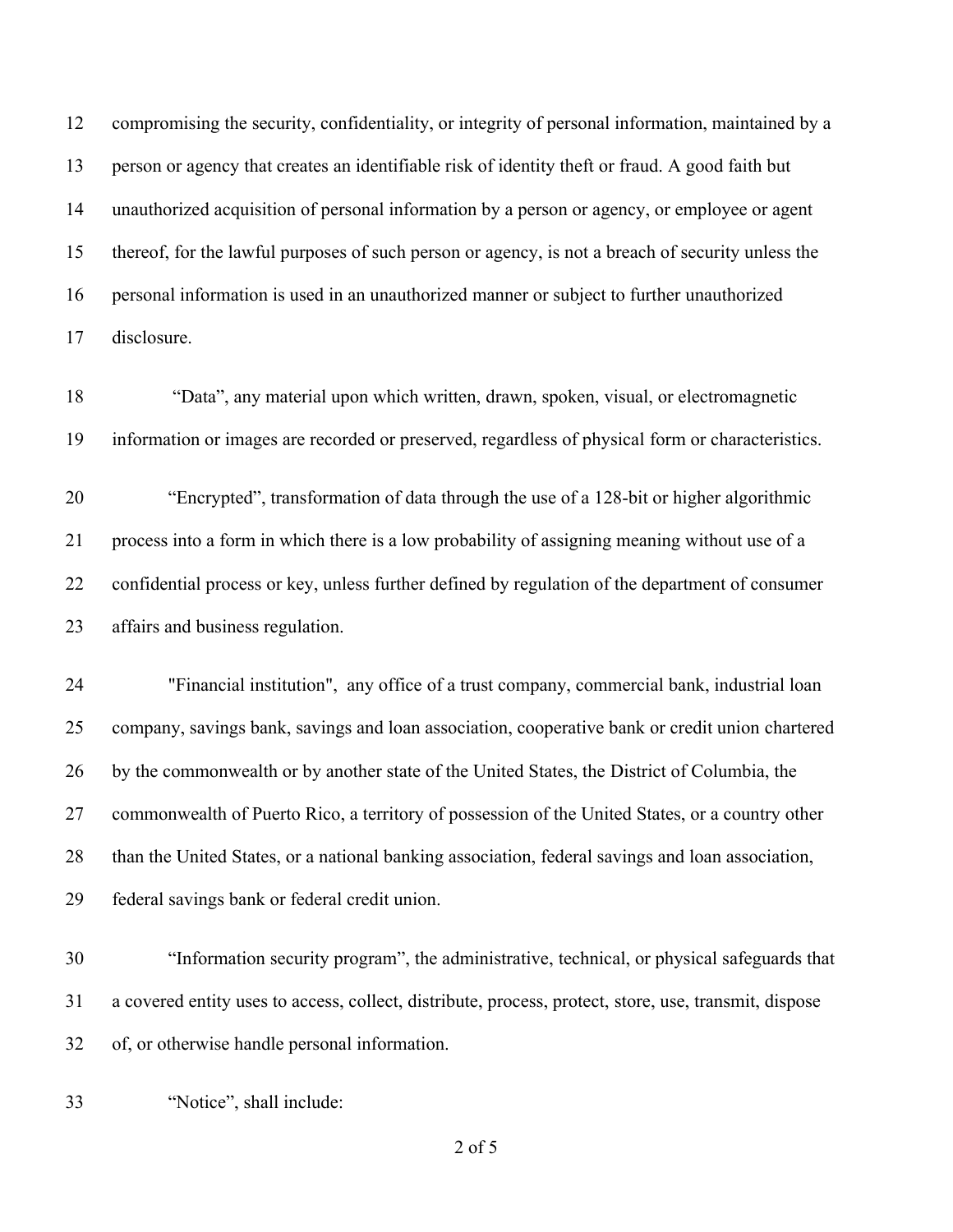34 (i) written notice;

| 35 | (ii) electronic notice, if notice provided is consistent with the provisions regarding            |
|----|---------------------------------------------------------------------------------------------------|
| 36 | electronic records and signatures set forth in § 7001 (c) of Title 15 of the United States Code;  |
| 37 | and chapter 110G; or                                                                              |
| 38 | (iii) substitute notice, if the person or agency required to provide notice demonstrates that     |
| 39 | the cost of providing written notice will exceed \$250,000, or that the affected class of         |
| 40 | Massachusetts residents to be notified exceeds 500,000 residents, or that the person or agency    |
| 41 | does not have sufficient contact information to provide notice.                                   |
| 42 | "Person", a natural person, corporation, association, partnership or other legal entity.          |
| 43 | "Personal information", a resident's first name and last name or first initial and last name      |
| 44 | in combination with any 1 or more of the following data elements that relate to such resident:    |
| 45 | (a) Social Security number;                                                                       |
| 46 | (b) driver's license number or state-issued identification card number;                           |
| 47 | (c) financial account number, or credit or debit card number, with or without any required        |
| 48 | security code, access code, personal identification number or password, that would permit access  |
| 49 | to a resident's financial account; or                                                             |
| 50 | (d) biometric indicator of the consumer used to gain access to financial accounts of the          |
| 51 | consumer; provided, however, that "Personal information" shall not include information that is    |
| 52 | lawfully obtained from publicly available information, or from federal, state or local government |
| 53 | records lawfully made available to the general public.                                            |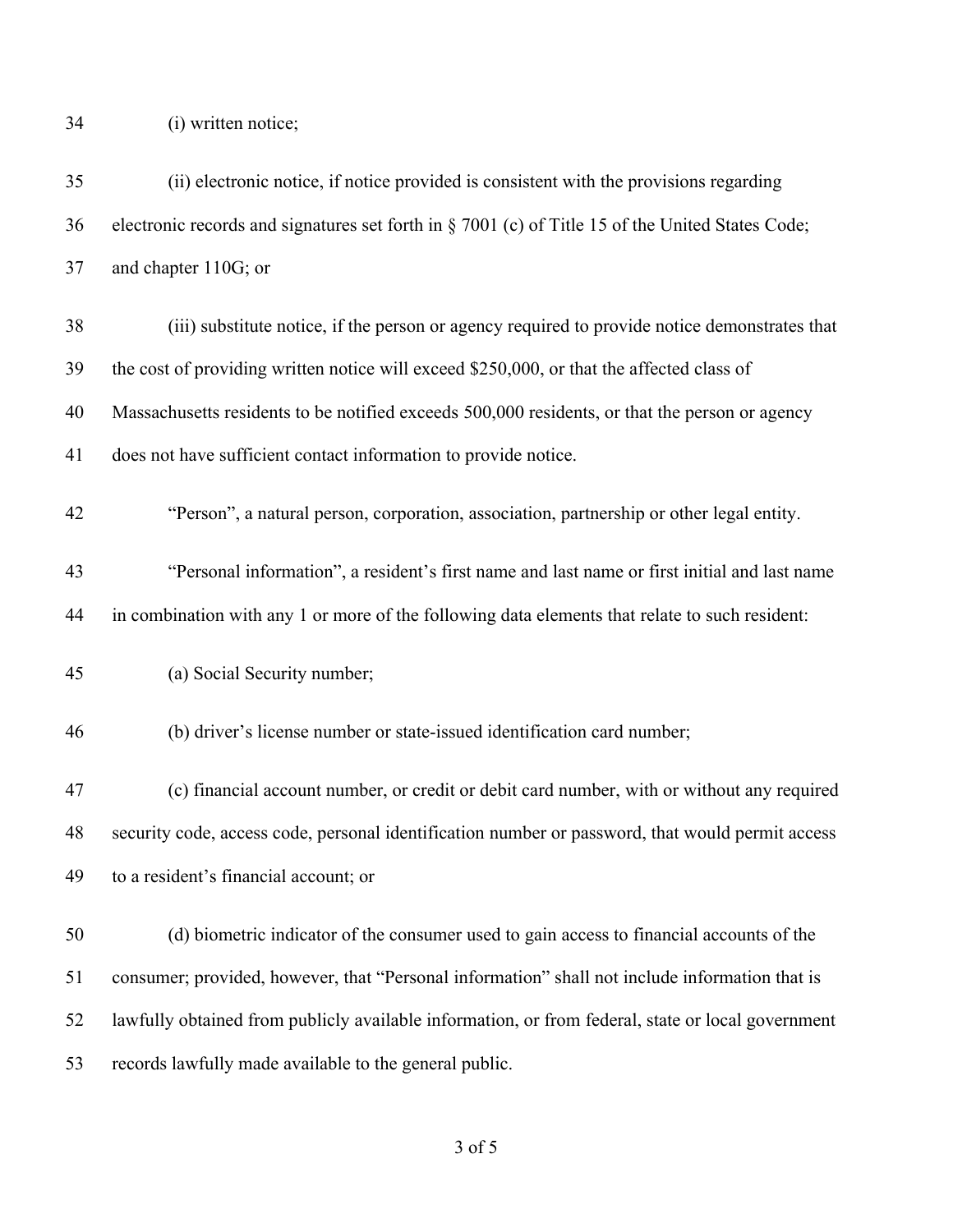| 54 | "Service provider", a person or entity that stores, processes, or transmits access device            |
|----|------------------------------------------------------------------------------------------------------|
| 55 | data on behalf of another person or entity.                                                          |
| 56 | "Substitute notice", shall consist of all of the following:                                          |
| 57 | (i) electronic mail notice, if the person or agency has electronic mail addresses for the            |
| 58 | members of the affected class of Massachusetts residents;                                            |
| 59 | (ii) clear and conspicuous posting of the notice on the home page of the person or agency            |
| 60 | if the person or agency maintains a website; and                                                     |
| 61 | (iii) publication in or broadcast through media or medium that provides notice throughout            |
| 62 | the commonwealth.                                                                                    |
| 63 | (b) The department of consumer affairs and business regulation may adopt regulations,                |
| 64 | from time to time, to revise the definition of "encrypted", as used in this chapter, to reflect      |
| 65 | applicable technological advancements.                                                               |
| 66 | SECTION 2. Section 2 of said chapter 93H is hereby further amended by striking out the               |
| 67 | first paragraph and inserting in place thereof the following paragraphs:-                            |
| 68 | Section 2. (a) The department of consumer affairs and business regulation shall adopt                |
| 69 | regulations relative to any person that owns or licenses personal information about a resident of    |
| 70 | the commonwealth. Such regulations shall require a person subject to this chapter to develop,        |
| 71 | implement, and maintain a comprehensive information security program that contains                   |
| 72 | administrative, technical, and physical safeguards that are reasonably designed to (1) ensure the    |
| 73 | security and confidentiality of personal information of residents of the commonwealth, (2)           |
| 74 | protect against any anticipated threats or hazards to the security or integrity of such information; |
|    |                                                                                                      |

of 5